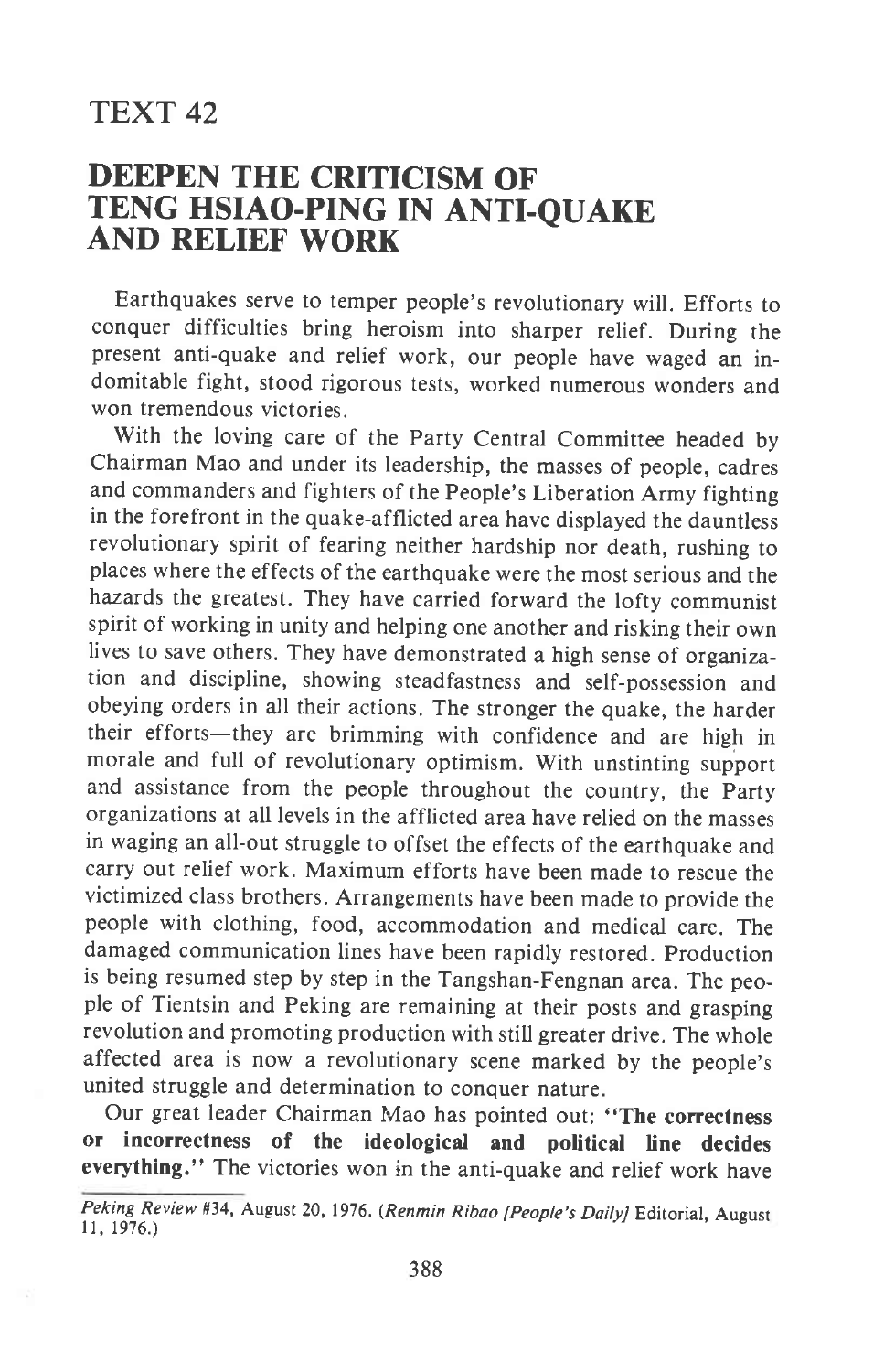once again confirmed this brilliant truth. To wrest further victories over the disaster, it is essential to take class struggle as the key link, carry on the study of Chairman Mao's important instructions, and resolutely implement Chairman Mao's proletarian revolutionary line.

In class society, man's struggle against nature is closely connected with class struggle. The history since liberation has shown that the struggle between the two classes, the two roads and the two lines becomes acute every time a serious natural calamity occurs. Chieftains of the opportunist lines in the Party always try to take advantage of the temporary difficulties brought on by natural calamities to divert the revolution from its course and restore capitalism. To take class struggle as the key link and keep to the socialist road or to liquidate this key link and allow capitalism to spread unchecked, to put proletarian politics in command and have faith in the masses and rely on them or to ignore the human factor and see only the material factor and pay no heed to the wisdom and strength of the masses, to believe firmly that man will conquer nature and carry forward the spirit of self-reliance or to succumb to difficulties, remain passive and pessimistic and sit with folded arms-these are questions of principle on which Chairman Mao's proletarian revolutionary line is diametrically opposed to the revisionist line. During the three years (1959-61- $tr$ .) when our national economy met with temporary difficulties, Teng Hsiao-ping, the arch unrepentant capitalist-roader in the Party, was scared by the difficulties like Liu Shao-chi, and preached that "whether it is a white cat or a black one, it is a good cat as long as it catches mice." He energetically stirred up a sinister wind for going it alone and reversing past correct verdicts in an attempt to turn back the wheel of history. Chairman Mao sharply ciriticized the revisionist line of Liu Shao-chi, Teng Hsiao-ping and company, and issued the great call: "Never forget class struggle." It is precisely under the guidance of chairman Mao's revolutionary Iine that the Chinese people beat back the onslaught mounted by the bourgeoisie both inside and outside the Party, overcame the effects of the severe natural disasters and kept to the socialist orientation.

In the current anti-quake fight and relief work, we should bear in mind this historical experience, persevere in taking class struggle as the key link and deepen the criticism of Teng Hsiao-ping's counterrevolutionary revisionist line. We should use the heroic deeds of the masses of people and cadres in the anti-quake and relief work to criticize his "taking the three directives as the key link" and his other revisionist absurdities. Didn't Teng Hsiao-ping say that only "material incentives" could bring into play the revolutionary enthusiasm of the masses of the people, and that a "material base" was essential in the restriction of bourgeois right? Our heroic people are selfless and